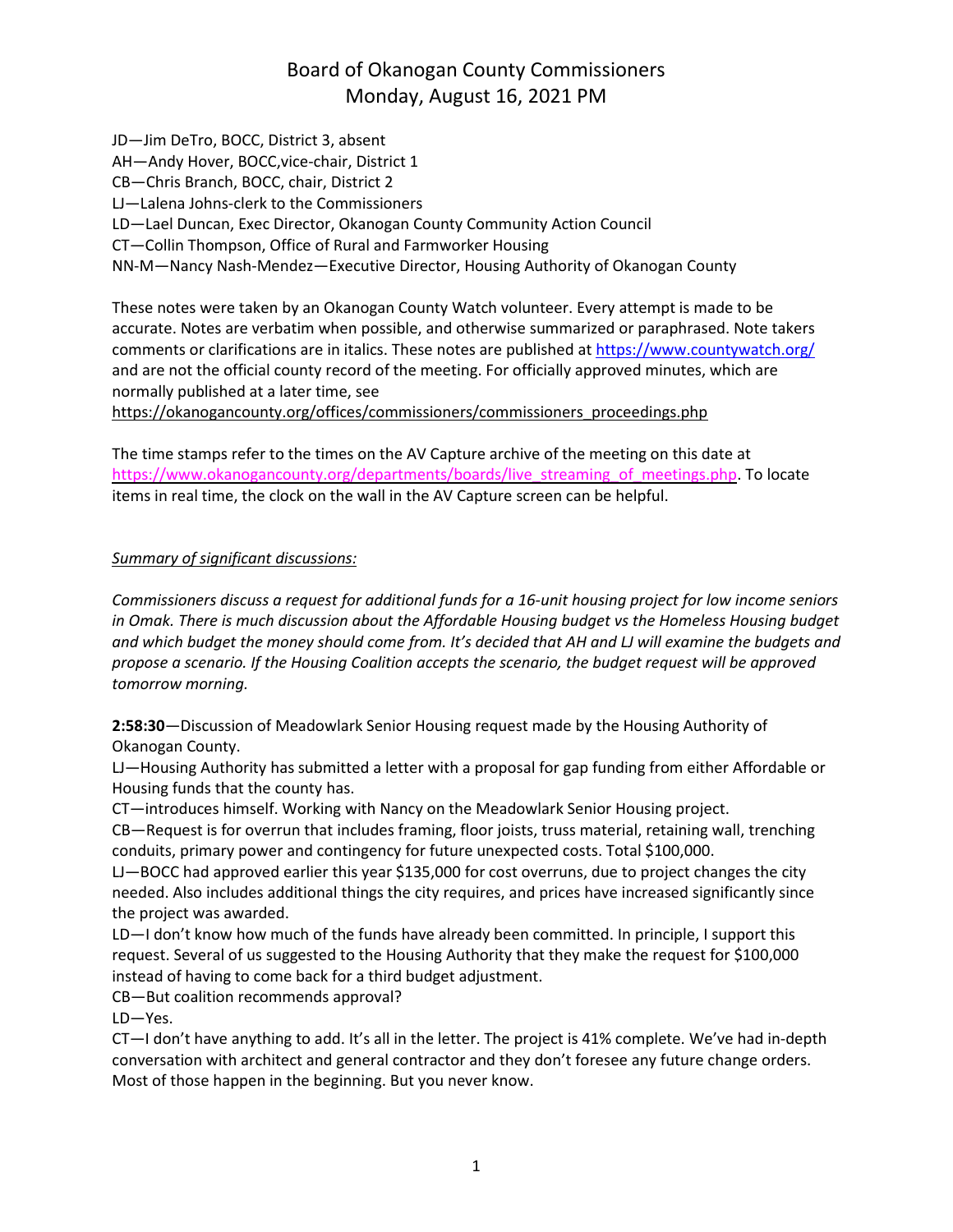## Board of Okanogan County Commissioners Monday, August 16, 2021 PM

AH—Just to be sure, because in another county, there were issues with homeless funds, does Meadow Lark meet the statutory requirements for both the Affordable Housing fund and Homeless Housing fund?

LD—My understanding is that this is Senior Housing.

CT—Yes. It's 16 units dedicated 100% to Senior Housing.

AH—So this is Affordable Housing, not Homeless?

CT—Yes. Low income, 50% Area Median Income (AMI) and no Homeless component.

AH—So the only budget we can look at is Affordable Housing, correct?

CT—Yes.

LJ—We allocated \$135,000…

AH—From the Affordable Housing fund?

LJ—From both. It was \$67,500 from Affordable and \$67,500 from Homeless.

CB—Is it correct that Homeless funds can't be used for this project, Lael?

LD—I have to check. There's some latitude. Certainly the Affordable funds are the cleanest way to look at it.

AH—We want to make sure the money we allocated to Homeless…

LJ—We also allocated \$75,000 to Homeless for the tiny homes.

AH—We need to get this straightened out. If we can't use the Homeless funds, their \$67,500 would need to come out of Affordable, and they're over-allocated in our budget this year.

CT—In our funding application to the Department of Commerce, we didn't made any commitment for Homeless at Entry. Based on that, Nancy would be OK with homeless because of the waiting list. We didn't commit ourselves to Commerce, but homeless would be served. I can confirm that with Serena on the phone or even Nancy. She's at Sea-Tac right now, but I think I could get her on the phone.

AH—Yeah. We need absolute confirmation that Homeless funds can be used for this project. We rely on the Housing Coalition to do this research for us.

AH and LJ review what amounts have been budgeted for the year.

**3:12:35**—CT—I have Nancy on the phone. She'll explain how the units would be allocated to Homeless. NN-M—Project is not set aside only for homeless, but it's in our mission to waitlist our homeless seniors who are going to be served first in this property. The majority will be homeless at entrance. And I'm confident that serving the homeless seniors first will remain the policy for this property as well. AH—Nancy, thank you for verifying this.

CB—I think the expenditures meet our own local homeless housing plan. Is that correct? LD—Yes.

NN-M—Yes. (*Unintelligible due to bad phone reception*) This project will serve the whole county, not just Omak.

CB—Again, to meet the criteria for using Homeless funds, I recall part that of the strategy to avoid homelessness is to have affordable housing. Correct?

NN-M—Yes. That's correct.

AH—As long as it meets our Homeless Housing Plan?

AH—I wanted to double-check. (to LJ)—Do you have the budget printed now?

**3:16:20—**LJ—Yes. The Affordable fund has committed \$125,000. \$50,000 to Housing Services. \$75,000 to Community Homeless Shelters. We've spent a portion of that budget on the \$67,500 that we just processed.

AH and LJ discuss budget allocations. LD and Nancy both say that the money could come from the Homeless budget.

AH—Here's what I propose: Can we develop this further with a budget, where we can see all of the expenditures. The money we were just talking about is allocated through the Affordable fund. If that can